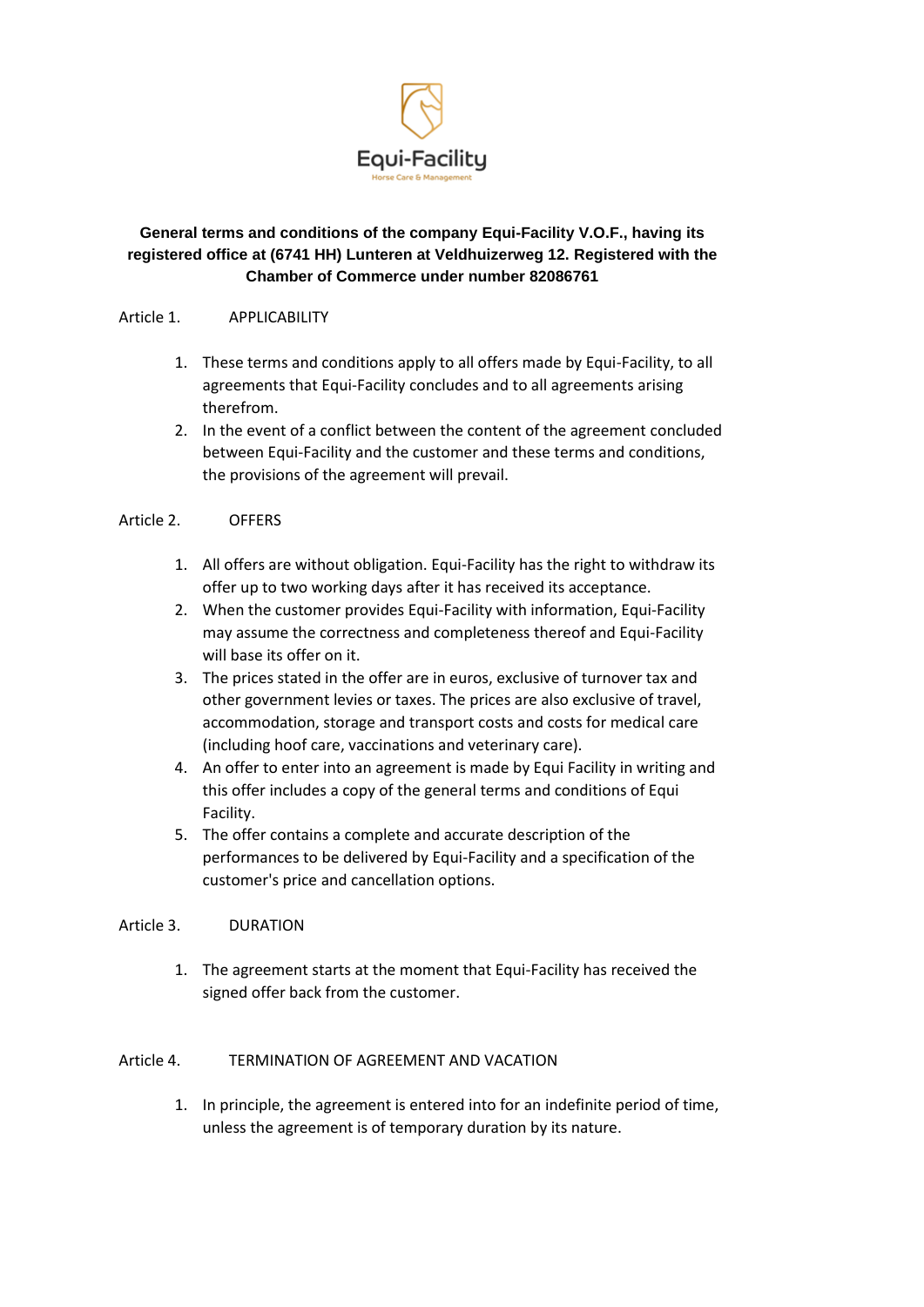

- 2. Parties can terminate agreements for an indefinite period of time with due observance of a notice period of one month. Cancellation must take place in writing by the end of one month.
- 3. Equi-Facility has the right to terminate the agreement with immediate effect, if the customer fails to pay the agreed fee on time, if the horse to which the agreement relates dies, if the customer causes nuisance, if the customer has obligations from the agreement or the general terms and conditions or if the safety of other horses is endangered. In all these cases, the customer is obliged to pay the fee until the end of the relevant month.
- 4. The customer can terminate the agreement with immediate effect if Equi-Facility fails to properly take care of the horse and despite a written notice of default by the customer within a reasonable period after receipt thereof by Equi-Facility no improvement has occurred in this situation.
- 5. The customer must collect the horse no later than the end date of the agreement. The customer is obliged to compensate for any damages that arise if the customer does not comply with this obligation.

## Article 5. REMUNERATION, PAYMENT AND SECURITY

- 1. Payment must be made into an account to be designated by Equi-Facility.
- 2. The compensation is determined in advance. Equi-Facility charges the fee in advance per month and will send the customer an invoice for this.
- 3. Unless otherwise agreed, the customer must pay within eight days of the invoice date.
- 4. Unless otherwise agreed, the reimbursement does not include the costs of hoof care, vaccinations and veterinary care. Equi-Facility will charge these costs to the customer separately.
- 5. Equi-Facility is entitled to pass on the increase in cost-determining factors that occur after the conclusion of the agreement to the customer. It will announce this thirty days in advance. In the event of a price change, the customer is entitled to cancel the agreement with due observance of a notice period of one month.
- 6. As security for the payment of the fee, the customer gives the horse to Equi-Facility as pledge. Equi-Facility accepts the horse as a pledge. The customer explicitly guarantees the authority to pledge the horse and declares that this is free from limited rights. For this, the horse is brought under the control of Equi-Facility. The original horse passport and the (copy) studbook certificate are handed over to Equi-Facility by the customer with the horse.
- 7. If the customer fails in the obligation to Equi-Facility, or in the event of bankruptcy, suspension of payment or application of the Debt Restructuring Natural Persons Act of the customer, Equi-Facility is entitled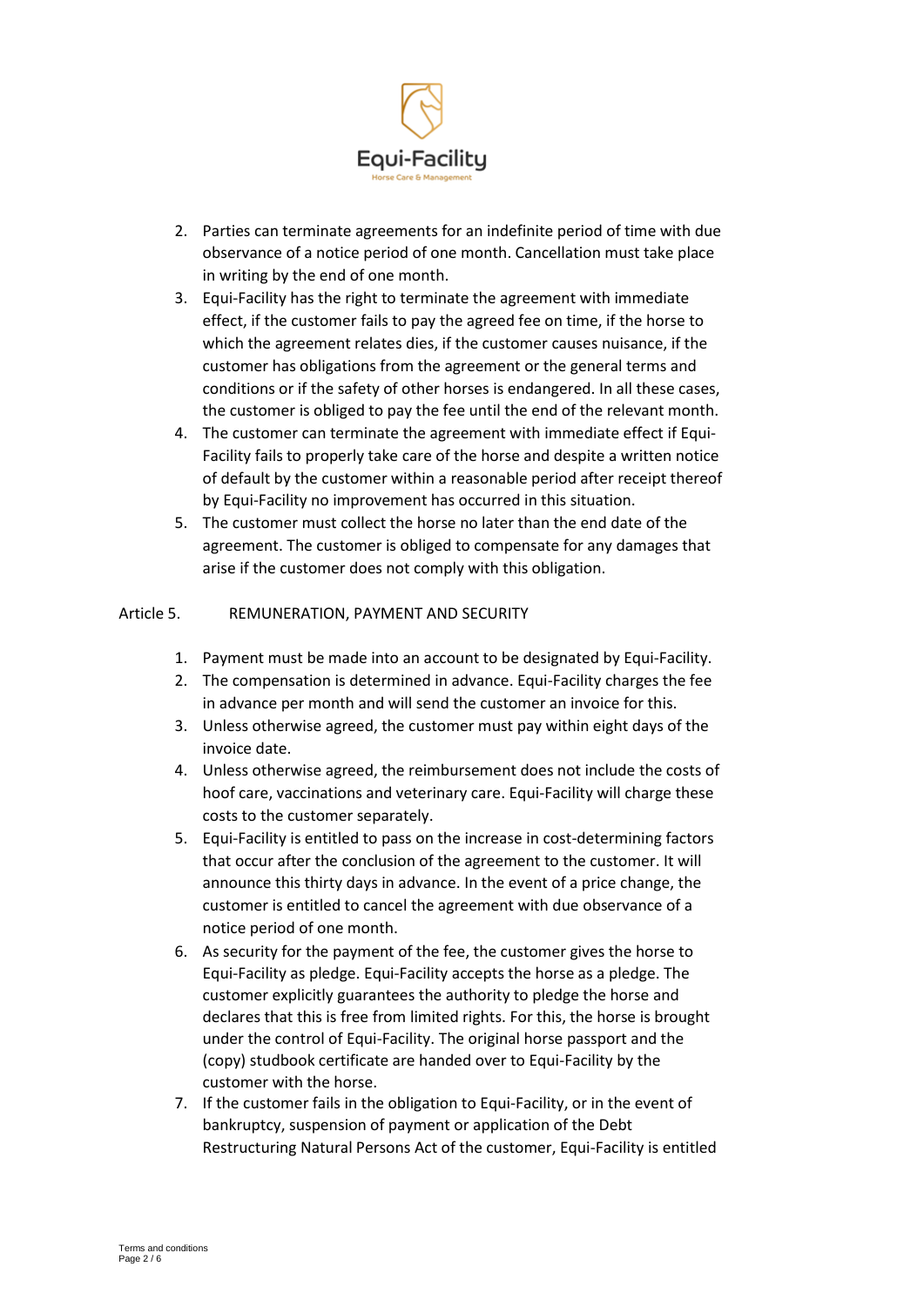

to the horse to publicly sell by any lawfully permitted manner and to pay the amount owed by the customer to Equi-Facility from the proceeds. The costs of execution are borne by the customer. Any surplus will be paid to the customer.

## Article 6. DELIVERY OF HORSE

- 1. The customer must deliver the horse to Equi-Facility in good health and condition. The horse must be provided with all necessary vaccinations against - among other things - influenza, tetanus and rhinopneumonia, trimmed, dewormed and provided with the accompanying, original horse passport.
- 2. When entering into the agreement, the customer will hand over the horse passport to Equi-Facility. The same applies to the (copy) studbook certificate, if and insofar as it is available. The customer must also submit a vaccination certificate to Equi-Facility before the arrival of the horse.
- 3. Equi-Facility and the customer record the general condition including the hooves - of the horse. Equi-Facility and the customer also jointly record in writing - if necessary with photos or film recordings - the horse passport, vaccinations and worm treatments. Any consequences of the lack of a horse passport or a proper registration therein are at all times at the expense of the customer.
- 4. Particulars, deviations and / or defects, insofar as observable on visual inspection, are also recorded in a report signed by both parties.

#### Article 7. FEED

1. Equi-Facility is entitled to feed the horse at its own discretion and with due observance of any outdoor grazing, the condition and the needs of the horse.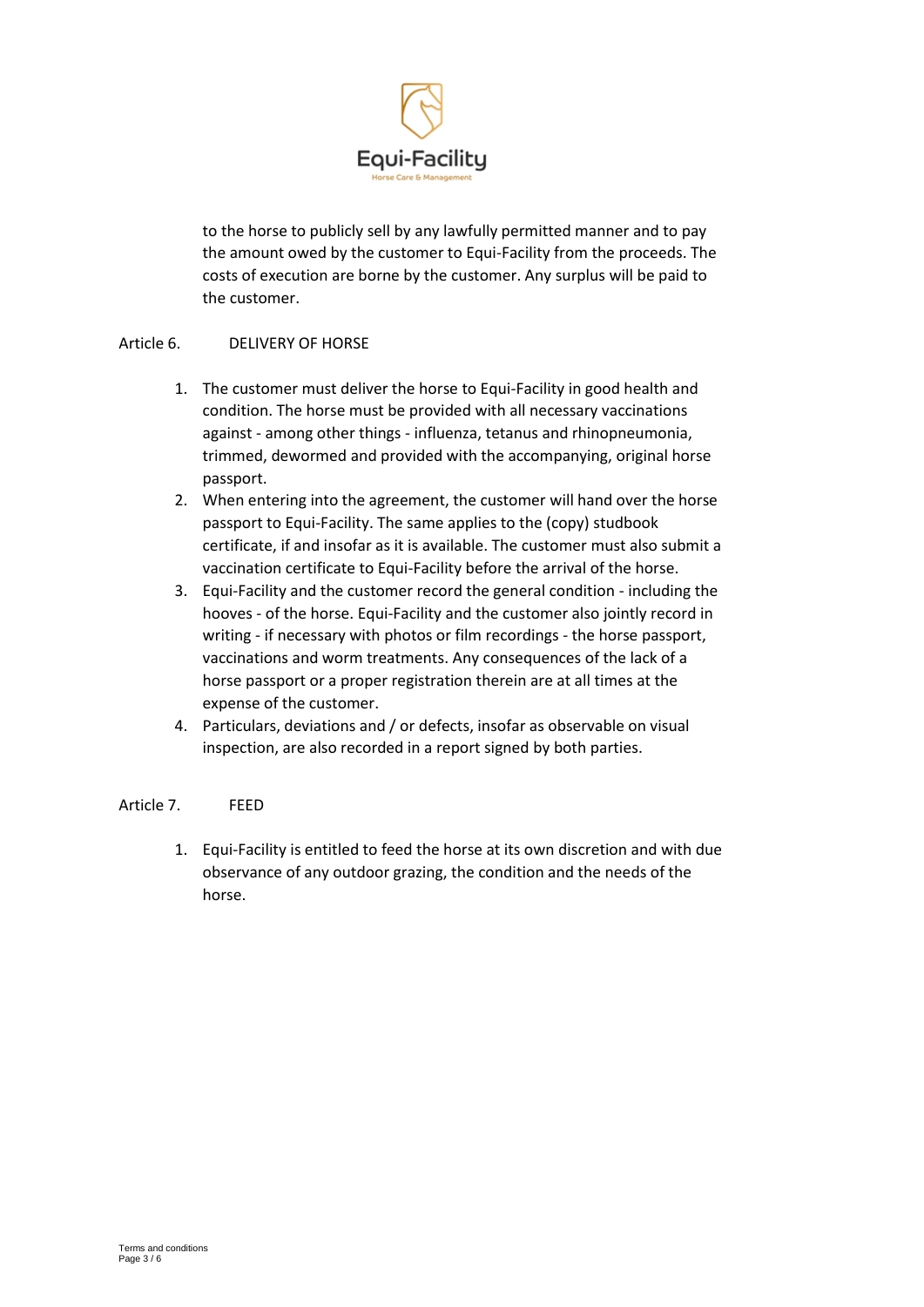

#### Article 8. STORAGE

1. Equi-Facility will use (walking) stables for the parking. The horse will be kept there in groups or alone. Equi-Facility is entitled to adjust the storage method at its own discretion.

#### Article 9. GRADUATION / PADDOCK

1. Equi-Facility is entitled to have the horse's movement in the paddock and / or pasture grazing take place at its own discretion. Equi-Facility will also take into account weather conditions and the condition of the pastures.

## Article 10. VET

- 1. Equi-Facility is entitled to have the horse dewormed at its own discretion. Deworming takes place as a result of manure research. This manure research will take place at least four times a year. Equi-Facility is entitled to separately charge the costs for deworming and manure research to the customer.
- 2. Equi-Facility does not guarantee that the horse will be completely wormfree. This concerns the normal usual best efforts obligation of Equi Facility.
- 3. Equi-Facility is entitled, in consultation with a veterinarian, to have the horse vaccinated at least once every nine months in accordance with the regulations of the Royal Dutch Equestrian Federation, including against tetanus, influenza and rhinopneumonia. The costs thereof are not included in the price and will be charged separately by Equi-Facility to the customer.

#### Article 11. VET

- 1. Equi-Facility determines at its own discretion whether the horse requires medical attention or treatment by a veterinarian. The veterinary care / treatment takes place by the veterinarian of Equi-Facility, unless the customer explicitly indicates that they wish to designate a different veterinarian when entering into the agreement. The involvement of a veterinarian is done by Equi-Facility in consultation with the customer. If the involvement of a specialised veterinarian is necessary, the customer will order this.
- 2. In an emergency, the Equi-Facility is permitted to immediately call in the veterinarian and have the required veterinary treatment carried out. Whether there is an emergency is at the discretion of Equi-Facility. The customer will be notified no later than 24 hours after the vet has been called in.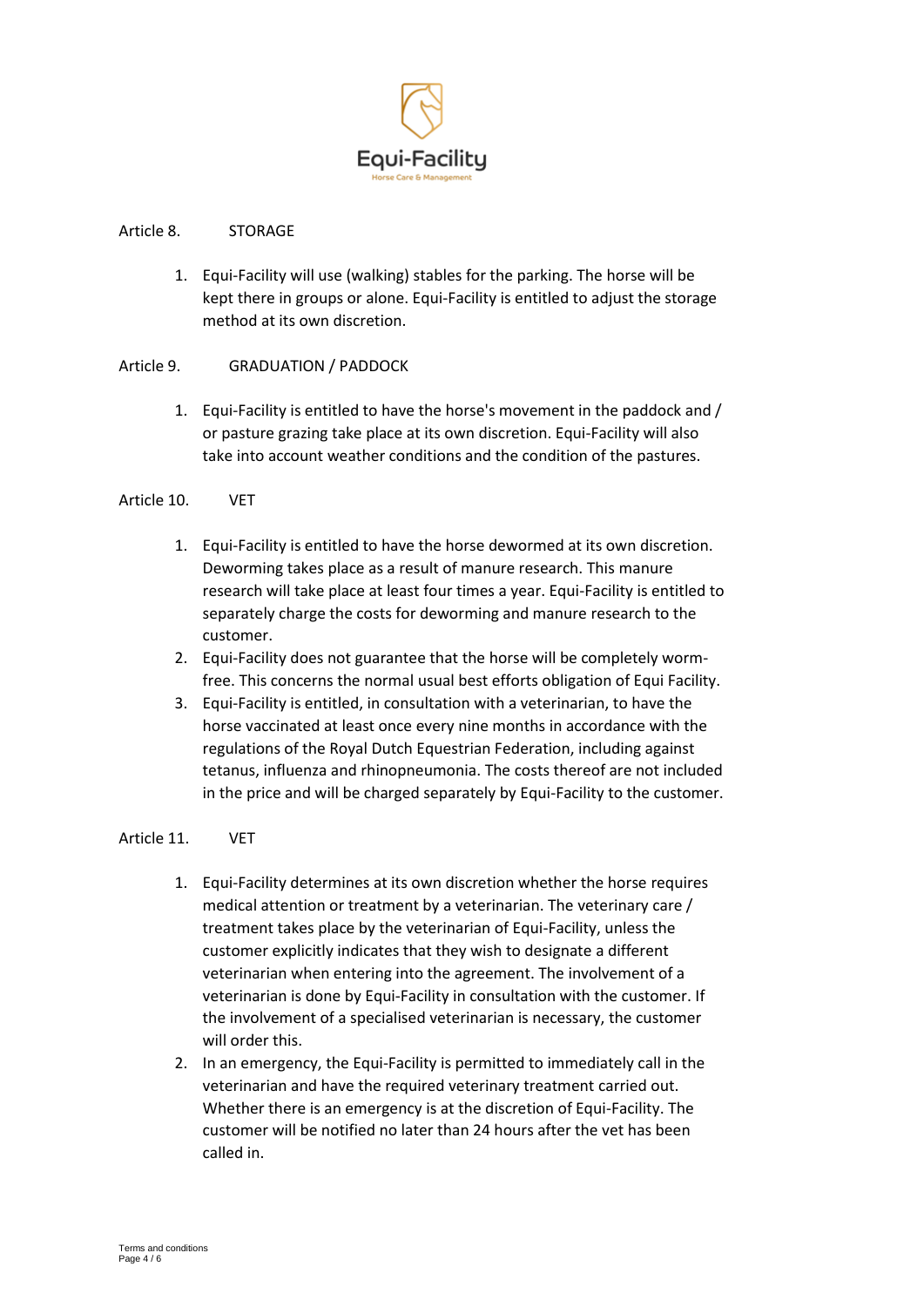

3. The costs of veterinary care, guidance or treatment are not included in the reimbursement and are charged directly to the customer by the veterinarian, or charged separately to the customer by Equi-Facility.

### Article 12. HOOF SMID

- 1. Equi-Facility ensures that the horse receives the usual hoof care. A farrier is called in for this by Equi-Facility. Equi-Facility assesses at its own discretion when hoof care is required. The hoof care is carried out by Equi-Facility's own farrier, unless the customer expressly indicates that they want a different farrier when entering into this agreement.
- 2. In an emergency, Equi-Facility is permitted to immediately call in the farrier and have the required grooming / treatment performed. Whether there is an emergency is at the discretion of Equi-Facility. The customer will be notified no later than within 24 hours after calling in the farrier in a case as referred to in paragraph 2 (and only then).
- 3. Hoof care in horses that lack experience poses risks for the horse. The customer explicitly accepts any damage to the horse that occurs during the execution of hoof care.
- 4. The costs of the farrier, including trimming the hooves, are not included in the fee and are charged separately to the customer by Equi-Facility.
- 5. Costs for any special operations by the farrier and / or hoof fittings are always at the expense of the customer.

#### Article 13. LIABILITY OF EQUI-FACILITY

- 1. With due observance of the provisions of paragraph 3 of this article, Equi-Facility is not liable for theft, accident, death, illness or damage to the horse, nor for damage resulting from the use of products or services offered.
- 2. Equi-Facility is not liable for damage resulting from intent or gross negligence on the part of employees and volunteers of Equi-Facility.
- 3. Equi-Facility is only liable to the customer for damage if it can be demonstrated that this damage has been caused by actions by or on behalf of Equi-Facility that are in serious conflict with the care taken in the exercise of the operation of Equi Facility should be pursued.
- 4. Equi-Facility is not liable for indirect costs and indirect damage that is in any way related to or caused by a culpable error or shortcoming in the implementation of the agreement.
- 5. The liability of Equi-Facility for direct costs and damage that is in any way related to or caused by an error or shortcoming in the implementation of the agreement, is at all times limited to the amount for which Equi-Facility